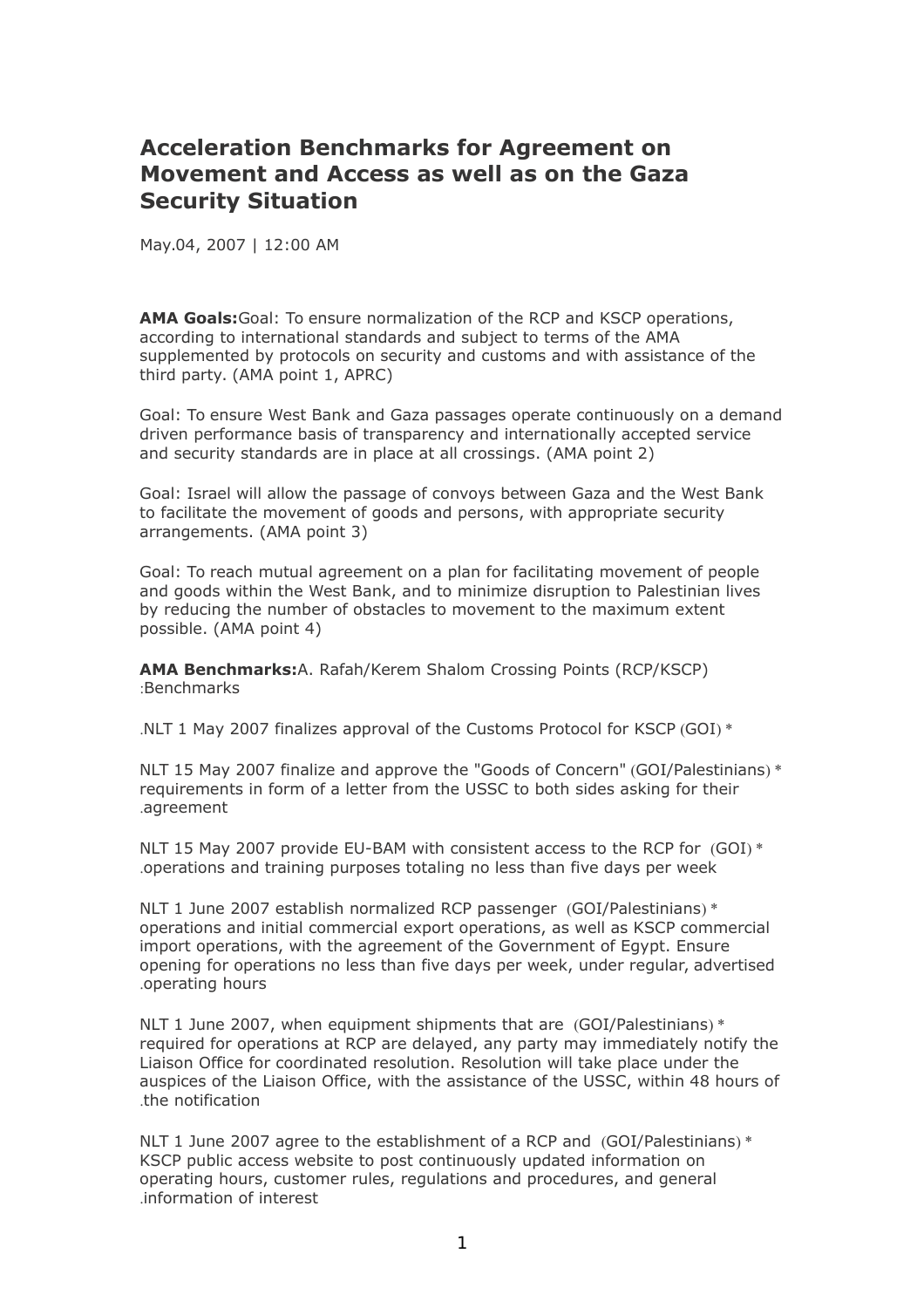NLT 15 June 2007, adopt single-point cargo checks for all goods traveling  $(GOI)$  \* .through, into, and from the West Bank and Gaza

B. Karni/Al-Mintar Crossing Point (K/AMCP) Benchmarks: \* (GOI/Palestinians) NLT 1 May 2007 operate crossing for regular operations according to the mutually .agreed to schedule of extended hours

NLT 15 May 2007 establish normal and continued coordination (GOI/Palestinians) \* between the IDF, Presidential Guard, and other internal security organizations to develop, document, publish, and implement procedures to allow for Palestinian .armed security throughout all areas on the al-Mintar side of the crossing

NLT 15 May 2007 establish daily access clearance through Karni to al- (GOI) \* .Mintar side, and back, for USSC-identified Karni and PG Project support personnel

NLT 15 May 2007, commensurate with demand, designate (GOI/ Palestinians) \* special lanes for fresh produce with expedited procedures to allow quick flow of .seasonal products out to Israel and international markets

NLT 1 June 2007 develop coordinated back up plans in the (GOI/Palestinians) \* event Karni/al-Mintar operations are disrupted, suspended or overwhelmed, especially involving time sensitive agricultural produce, where exports from Gaza .can be rapidly re-directed through other crossing points

NLT 1 June 2007 adopt a common management system, (GOI/Palestinians) \* institute a bilateral dispute mechanism, and develop, document, publish, and implement systems and procedures for logistics, coordination, standard loading .and packaging

NLT 1 June 2007 establish a Gaza export level, consistent with (GOI/Palestinians) \* demand, of 150 truckloads per day, as well as ensuring the return of empty containers from Gaza and the timely export of agricultural products during the .remaining harvest season

NLT 1 July develop a transparent and accountable on-line pre- (GOI/Palestinians) \* registration and scheduling system for imports into Gaza and exports from Gaza that is directly accessible by Palestinian and Israeli exporters and that will be incorporated into the risk management system for the al-Mintar side of the crossing. System design should be coordinated with the Palestinian and Israeli .private sector

C. West Bank Movement and Access Benchmarks: \* (GOI) NLT 15 May 2007 ease the restrictions to movement and access in the Jordan Valley by (1) removing permit requirements for access, (2) eliminating the requirement for a Jordan Valley address on ID cards and (3) removing restrictions on Palestinian vehicular .use of route 90, including removal of the Hamra and Al Auja checkpoints

NLT 1 June 2007 remove restrictions and allow access and movement at  $(GOI)$  \* the Bethlehem 1 and 2 clusters; the Hebron 1, 3, 4, 5, 6, 7, and 8 clusters; the .Nablus 1, 2, 3, and 4 clusters; and Tubas 1 cluster

NLT 15 June 2007 remove checkpoints in the vicinity of Nablus, specifically (GOI) \* .the Beit Iba, Huwwara, Awarta, Sheve Shomron, and Beit Furik checkpoints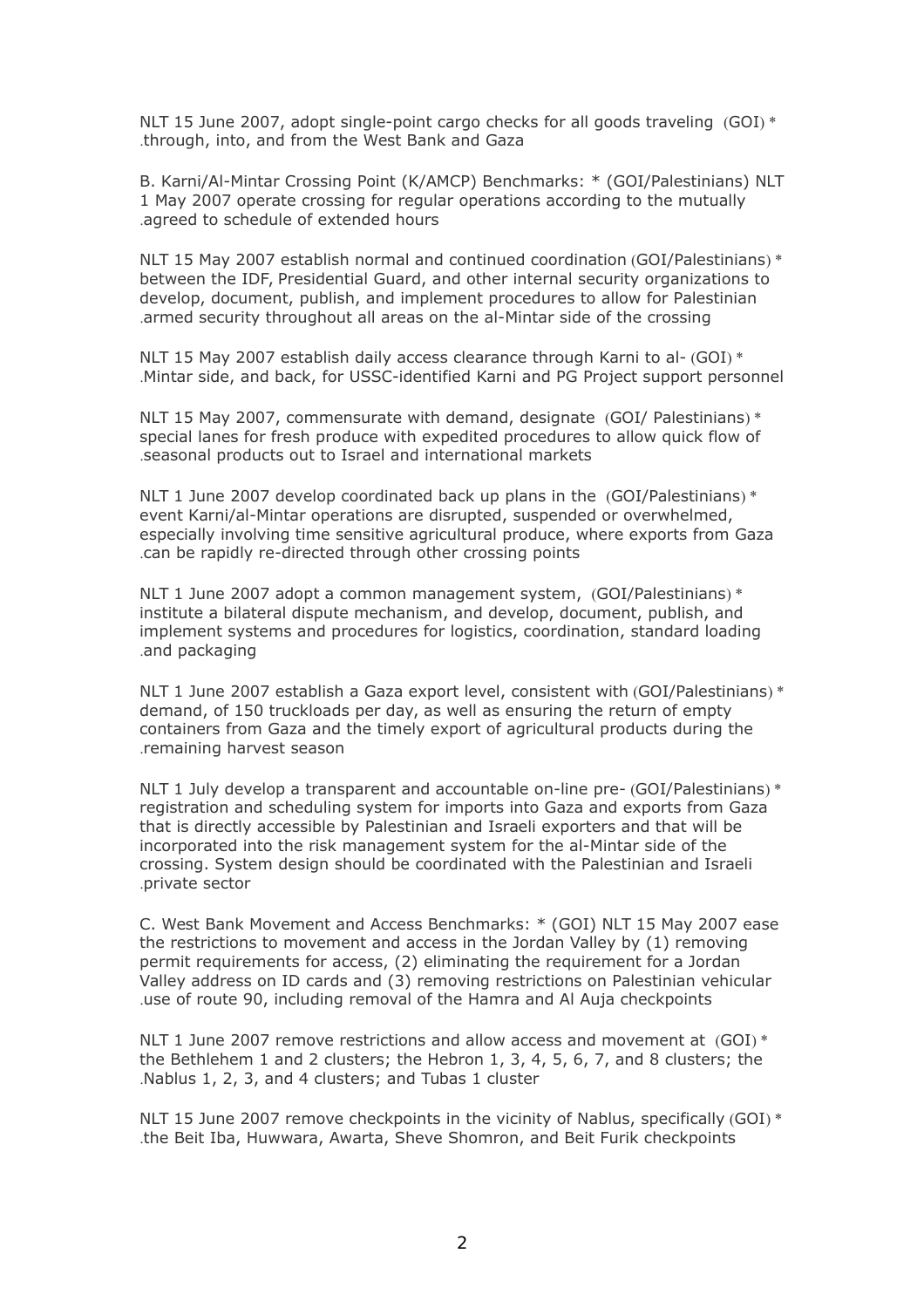NLT 15 June 2007 develop proposals to simplify remaining permit regimes (GOI) \* in effect for internal travel and remaining obstacles to movement in the West .Bank and further GOI plans to ease movement and access

D. West Bank - Gaza Link Benchmarks: \* (GOI) NLT 15 May 2007 extend the existing ad hoc systems for humanitarian cases to allow passage from Gaza to the .West Bank

NLT 1 June 2007 establish a pilot project for humanitarian (GOI/Palestinians) \* medical convoys that would be expanded over several weeks to meet full demand .for regularized convoy service on a timely basis

NLT 1 July 2007 establish a bus convoy service five days per (GOI/Palestinians) \* week between Erez and Tarqumiya for Palestinian passengers (both Gaza and .West Bank ID-holders)

NLT 1 August 2007 develop a plan to both expand bus (GOI/Palestinians) \* convoys to the central and northern West Bank and establish a truck convoy .system between Gaza and the West Bank

**Security Goals:**Goal: PASF actively enforcing law and order, fighting terrorism, .and countering all Qassam launch operations

Goal: Enhanced Palestinian effort to address smuggling of terror-related weapons and materials and cash destined for Gaza, tunneling efforts thwarted, and improved security and stability along the Palestinian side of the border and at the .crossing sites

Goal: Establish clear, firewalled chain of command and effective operations in .order to facilitate support for Palestinian security forces

Goal: Improved coordination between IDF and PASF forces under President Abbas .to facilitate a safe and secure environment in the West Bank and Gaza

Goal: Improved policing, training, readiness, and response capability of the PASF .to promote its overall effectiveness

**Security Benchmarks:**\* (Palestinians) AS SOON AS POSSIBLE: The Palestinian Presidency will continue to urge PA government acceptance of the Quartet principles, including renunciation of violence, and in that context the release of .Israeli Corporal Shalit and BBC reporter Alan Johnston

IMMEDIATE AND ONGOING: Approve and support USSC requests for (GOI) \* provision of required armaments, ammunition, and equipment for security forces .under the control of and reporting to the PA President in the West Bank and Gaza

NLT 1 June 2007, PASF and IDF reestablish the liaison centers (GOI/Palestinians) \* in the West Bank and establish border liaison centers for Gaza to implement and .enhance regular, cooperative bilateral communication and coordination

NLT 21 June 2007, PA National Security Advisor develops anti- (Palestinians) \* Qassam plan with support of PA President. PA President deploys these forces NLT .21 June 2007